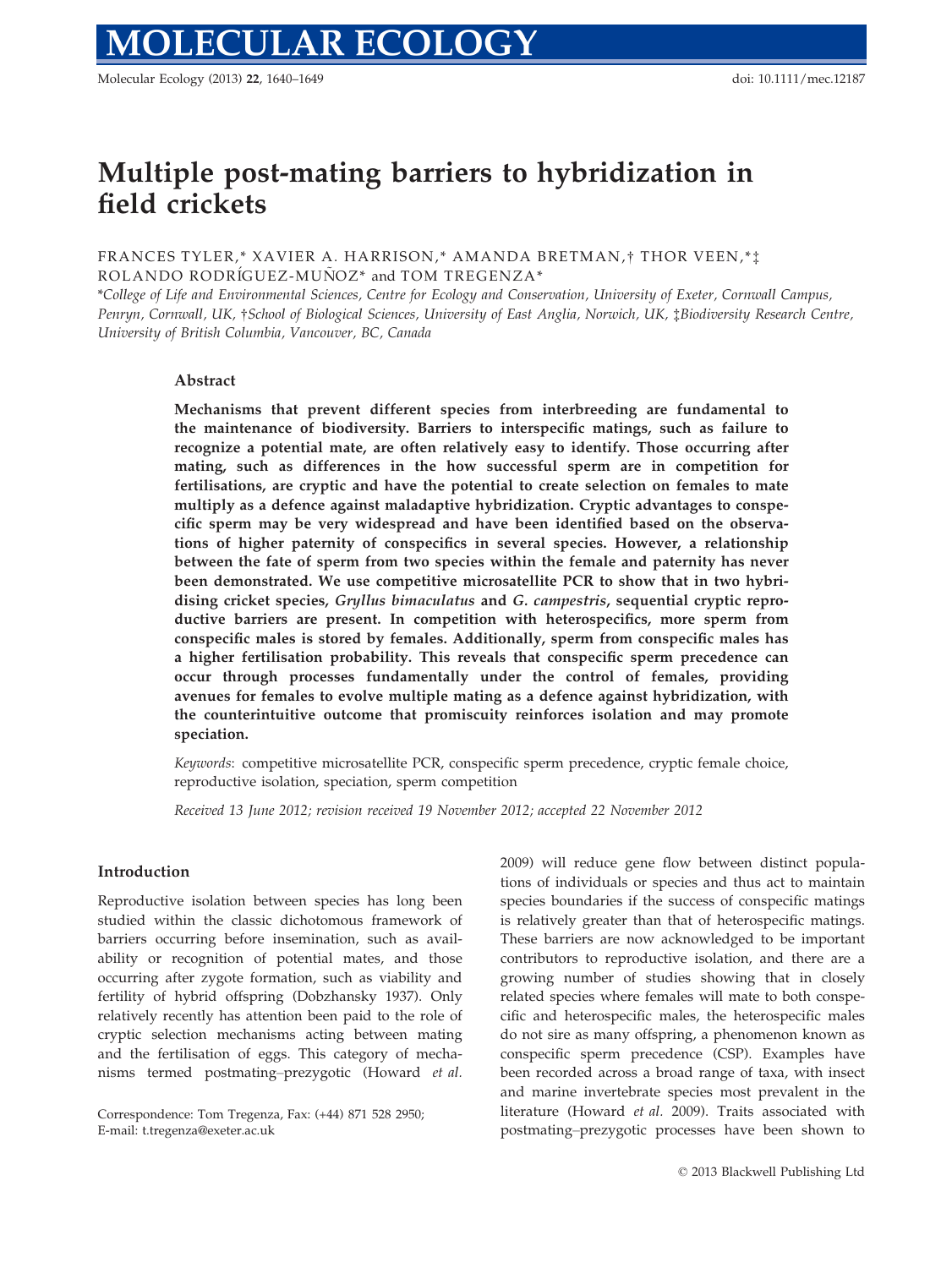have the potential to diverge rapidly, suggesting they could play an important role in speciation (Civetta & Singh 1995; Pitnick et al. 2003; Andrés et al. 2006). What we are missing is evidence for the mechanism by which conspecific sperm gain a greater share of fertilisations. This is particularly interesting because if it is something that females can influence, then sexual selection can increase reproductive isolation, which would tend to increase the rate of speciation.

Although widely reported, little is known of the underlying processes involved in CSP (reviewed by Howard 1999). Studies have followed the progress of ejaculates through the female tract without relating this to siring success in the same female (Price et al. 2001) or have relied upon counts of offspring displaying phenotypic markers without elucidating the cryptic processes determining the success of ejaculates within the same female (e.g. Fricke & Arnqvist 2004). It is also difficult to demonstrate that CSP is due to competition between gametes rather than differential fitness of hybrid embryos or offspring (but see Price 1997).

To overcome the problems usually associated with the study of CSP, we use a competitive microsatellite PCR (CM-PCR) technique (Wooninck et al. 2000; Bussiere et al. 2010), which enables us to determine the relative contribution of an individual to mixed DNA samples. To date, this technique has successfully been used to investigate patterns of sperm storage in twicemated dung flies, Scathophaga stercoraria (Bussière et al. 2010), the relationship between spermatophore attachment time and sperm storage in twice-mated crickets, Teleogryllus commodus (Hall et al. 2010), and the effect of relatedness of mating partners on sperm storage and paternity in twice-mated Gryllus bimaculatus (Bretman et al. 2009). We apply this technique to study the hybridizing field crickets G. bimaculatus and G. campestris, species in which CSP potentially acts as a reproductive barrier. We first determine the representation of sperm from competing males in the spermathecae of doubly mated females and second relate this to the success of each ejaculate in siring nymphs. The ability to directly observe sperm storage translating to siring success within the same female makes CM-PCR a powerful tool in the study of CSP, and to our knowledge, this is the first time that it has been employed in this context.

Gryllus bimaculatus and G. campestris live in grazed or mown grassland habitats and have overlapping ranges in southern Europe (Pardo et al. 1993; Gorochov & Llorente 2001). The two species will interbreed in captivity (Cousin 1933; von Hörmann-Heck 1957; Veen et al. 2011). Interbreeding is unidirectional, with G. campestris females almost never accepting G. bimaculatus males as mates (but see Cousin 1933). Although mate choice in G. bimaculatus is well studied, less is known of mate choice in the context of reproductive isolation between species, that is, the relationship between intraand interspecific mate choice. While recent work has revealed reproductive barriers between G. bimaculatus and G. campestris in terms of mate choice before mating, as well as hybrid viability and sterility (Veen et al. 2011, 2013), to date, nothing is known of potential cryptic barriers in this system. This is a recurrent situation in the study of Gryllidae. Despite intensive study of reproductive isolation at several hybrid zones around the globe (reviewed in Veen et al. 2013), to our knowledge, CSP has only previously been examined in Allonemobius species, where there is strong CSP (Gregory & Howard 1994; Marshall 2004), and between G. pennsylvanicus and G. firmus, where no evidence of CSP was found (Larson et al. 2012).

The mating systems of G. bimaculatus and G. campestris are similar. Prior to mating, a male provisions a spermatophore with sperm. The number of sperm that a male invests into each spermatophore does not decline over at least the first five matings in G. bimaculatus (Simmons 1986, 1987); however, they may alter their investment depending on the perceived quality of potential mates (Hall et al. 2000). Both species are polyandrous with females mating with a number of males during their lifetime (Bretman & Tregenza 2005; Rodríguez-Muñoz et al. 2011). Mating takes a few seconds, consisting of the female mounting the male and the male externally attaching a spermatophore to her. After mating, sperm begin to transfer from the spermatophore to the female reproductive tract. This process takes around an hour and is occasionally terminated by early removal of the spermatophore (Simmons 1986), although removal is often prevented by the male through guarding behaviour (Simmons 1991). Gryllus bimaculatus females can also exert cryptic control, biasing the paternity of offspring through differential uptake of conspecific sperm (Bretman et al. 2009), potentially through muscular control (Simmons & Achmann 2000). Transferred sperm are stored in the spermatheca and once in storage are not displaced by subsequent matings; rather the spermatheca expands to store multiple ejaculates (Simmons 1986). It is spherical in form, a shape which is likely to promote mixing of ejaculates rather than stratified sperm storage (Walker 1980; Simmons 1986). The lack of stratified storage means there is no last male sperm precedence in this species (Simmons 1987; Bretman et al. 2009). Instead, success in siring offspring is likely determined as a raffle (Parker 1982), whereby the more sperm a male has in storage, the greater the chance his sperm will be used to fertilize eggs. Indeed, Bretman et al. (2009) found a direct relationship between the amount of sperm individual males had in storage and their subsequent paternity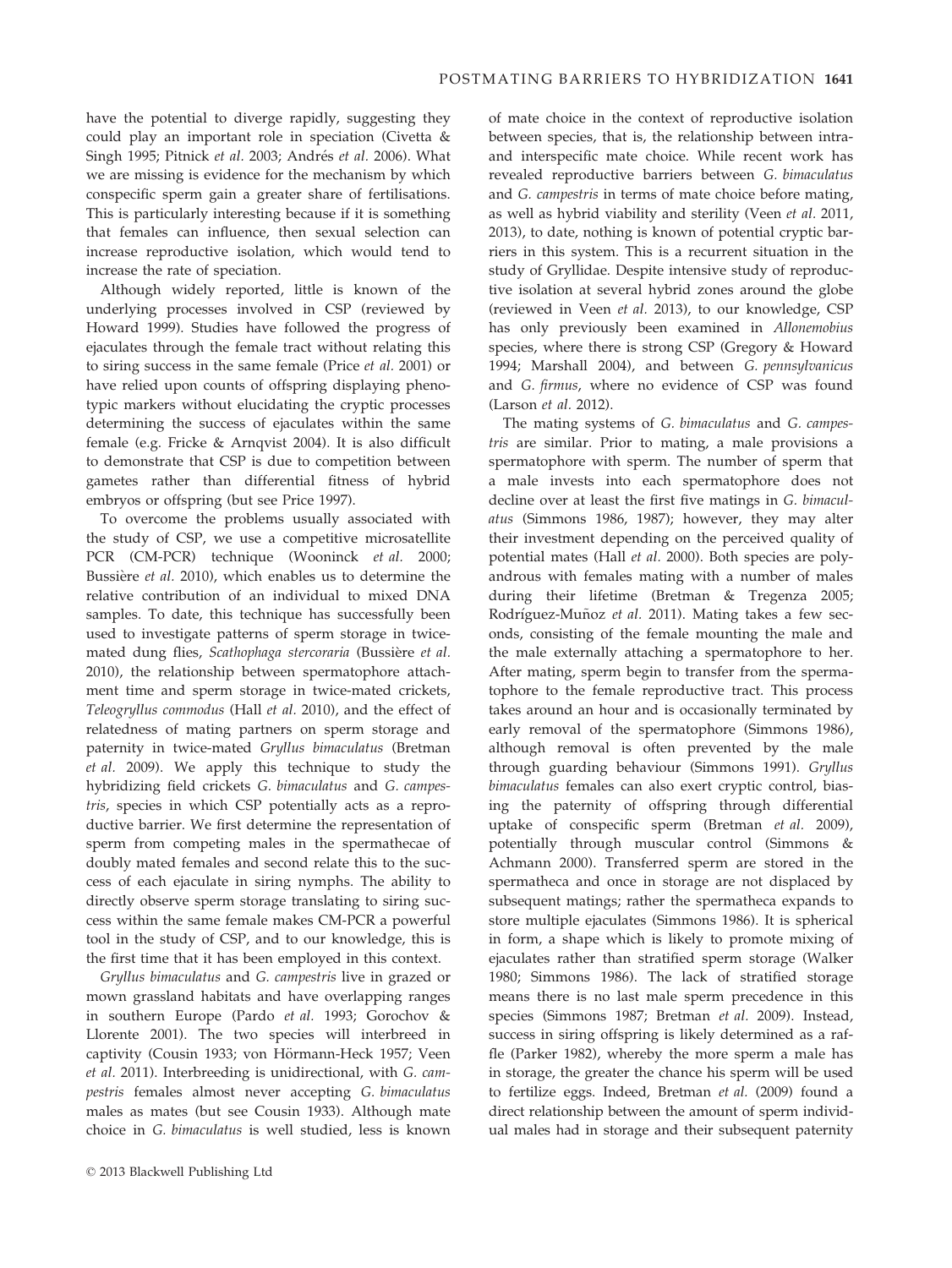when G. bimaculatus females were mated to both a related and an unrelated male.

As precopulatory barriers to hybridization are relatively weak between G. bimaculatus females and G. campestris males (Veen et al. 2011), it is possible that postcopulatory barriers play a role as reproductive isolating mechanisms between the two species. Coupled with the knowledge that G. bimaculatus females are capable of cryptic female choice in terms of uptake and storage of sperm (Simmons & Achmann 2000; Bretman et al. 2009), we predict that CSP will be present in this system and so expect to find a greater representation of conspecific sperm in the spermathecae of multiply mated females.

While an increasing number of studies have considered cryptic barriers in terms of the overall sperm competition success of males of one species vs. another, little attention has been paid to the repeatability of success of individual males. This is an important issue because such repeatability would indicate that success in these contexts is at least partly a male trait. (Tregenza et al. 2009). Additionally, if the same traits are associated with success whether sperm competition is intraor interspecific, this would indicate that mechanisms of sperm competition are conserved across species. In our experimental design, we mate each of the males twice, allowing within-individual success to be compared when competing intra- and interspecifically.

Finally, based upon the assumption that sperm mixing occurs within the spermatheca (Walker 1980; Simmons 1986) and Parker's 'raffle principle' of sperm competition (Parker 1982), we predict a direct relationship between representation in the spermatheca and subsequent paternity. Deviation from this predicted relationship could occur through biased success in poststorage sperm competition or ability to fertilize eggs or through differential mortality of hybrid offspring. To disentangle these potential mechanisms, we monitor egg laying and hatching success.

# Methods

The crickets were sampled from allopatric locations (Gorochov & Llorente 2001). Gryllus campestris were collected from near Gijon, northern Spain (N43 27.193 W5 50.407), as nymphs, and the majority were reared to adulthood in the laboratory. Those that became adult before reaching the laboratory were allowed to adjust to standard laboratory conditions for at least 8 days prior to use in trials. We used wild-caught individuals because this species has an obligatory diapause, which makes them difficult to rear in larger numbers in the laboratory. Gryllus bimaculatus were collected from Valencia, southern Spain (N39 35.936 W0 34.087), and

have subsequently been reared for 6 years in the laboratory. Crickets were provided with food and water ad libitum and maintained under a 16L/8D photoperiod at 28 °C. Individuals were separated into small plastic tubs prior to becoming adult to ensure virginity and were a minimum of 7 days old posteclosion before being used in mating trials. Mating trials were conducted over a period of 2 years.

# Mating trials

Prior to mating trials, almost all males (75%) (see Data S1, Supporting information) were exposed to nonexperimental conspecific females to stimulate spermatophore development and courtship behaviour. These individuals were separated by wire mesh so that the female could be detected but not mated with. Males were monitored for the onset of courtship behaviour, indicating that a spermatophore has been produced and is ready to be transferred. Mating trials were carried out in  $11 \times 11$  cm plastic containers lined with paper for traction. Only G. bimaculatus females were used, as they mate both intra- and interspecifically (Veen et al. 2011). Each pair was given 2 h to mate, if they had not done so within this time, the pair was trialled again on subsequent days (including re-exposing the male to a nonexperimental conspecific female) for a maximum of 5 days before being discarded. Mating pairs were observed following successful mating, and spermatophore attachment time was standardized to 1 h, the period of time required for almost all contents of the spermatophore to be transferred to the female (Simmons 1986). Females can bias paternity through early removal of the spermatophore (Simmons 1986), but this was prevented through male guarding behaviour (Simmons 1991). If the male's behaviour was not sufficient to prevent attempts by the female at early spermatophore removal, the female was moved into a small vial to restrict her movement.

Only G. bimaculatus females were used. They were mated twice, to a conspecific G. bimaculatus (B) and a heterospecific G. campestris (C) in either order (BC/CB) so that competition between males was interspecific or mated to two males of the same species (BB or CC) so that competition between males was intraspecific. We aimed to pair each male twice, each time facing a different competitive treatment (either intra- or interspecific), but in the same order as first or second male to mate on both occasions. No male was used more than once in either intra- or interspecific treatments (Table 1). In all, 70 triads of individuals were mated.

After mating, males were preserved in 100% ethanol or frozen at  $-20$  °C, until DNA extraction. After their second mating, females were allowed to lay eggs in a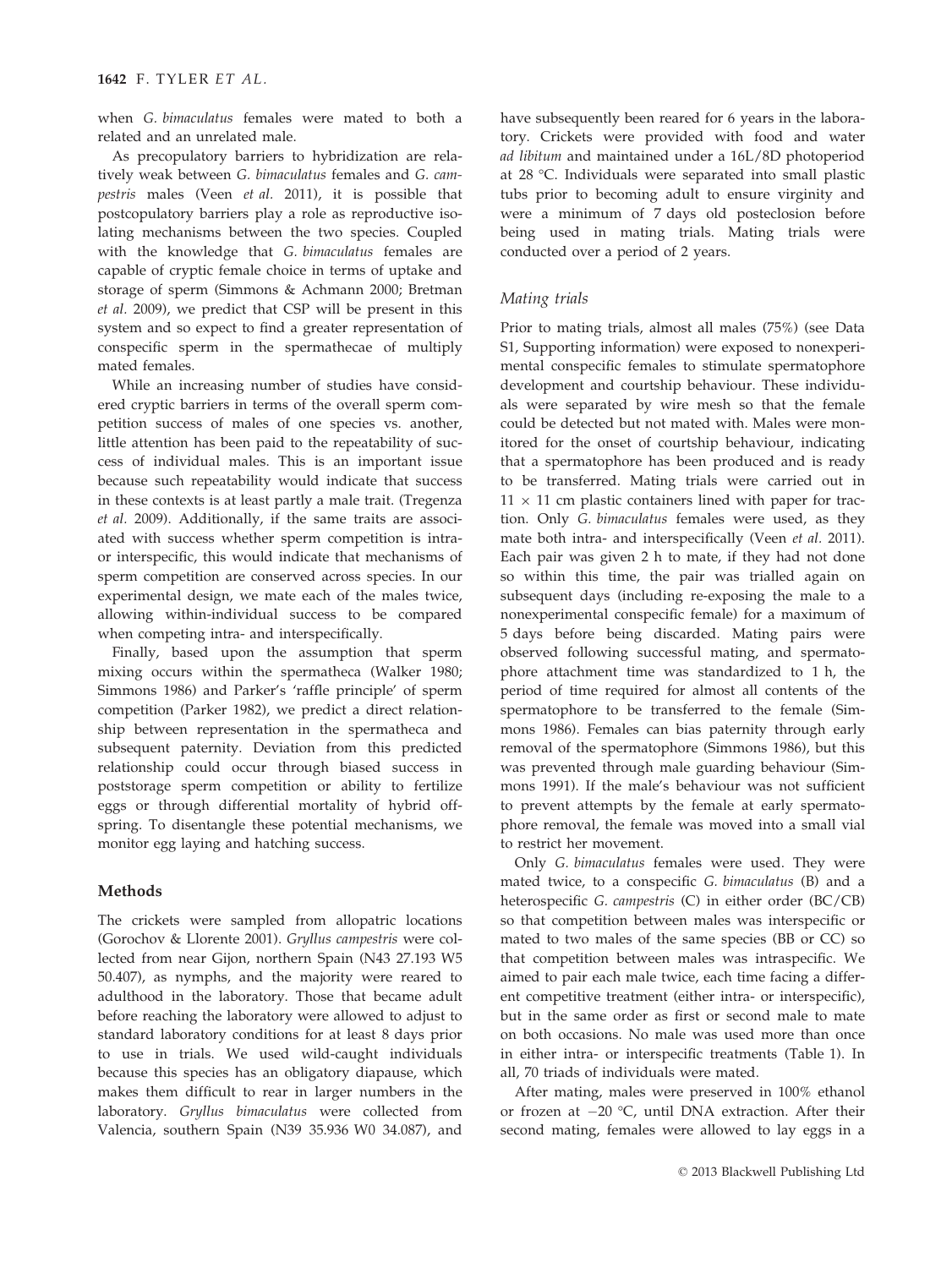Table 1 Example triad design. Only Gryllus bimaculatus females were used, and each of which was mated twice to either two conspecifics, two heterospecifics or one of each. We aimed to mate each male twice so that he appeared in both interspecific and intraspecific competitive contexts. B males were conspecific to the female, whereas C males were heterospecific. Competition between BC or CB pairs of males was interspecific, and competition between BB or CC males was intraspecific

| Triad     | G. bimaculatus female | 1st male to mate | 2nd male to mate | Competition between males |
|-----------|-----------------------|------------------|------------------|---------------------------|
| BC        |                       | B.1              | C.2              | Interspecific             |
| CB        |                       | С.1              | B.2              | Interspecific             |
| <b>BB</b> |                       | B.1              | B.2              | Intraspecific             |
| <b>CC</b> |                       | С.1              | C.2              | Intraspecific             |

small container of damp sand for 48 h before preservation in ethanol. Eggs were removed from the sand and counted. A random sample of 100 of the eggs (or fewer if the total number laid was <100) was incubated at 28 °C on damp cotton wool. Upon hatching, nymphs were counted and collected twice daily and either frozen or stored in ethanol.

# Molecular analysis

DNA was extracted from adult legs and whole nymphs using a salt extraction protocol (see Bretman & Tregenza 2005 for details). Thirty nymphs (or fewer depending on hatching success) were sampled from each triad, a number chosen to maximize accurate representation of each male's siring success, without becoming an unmanageable amount of tissue to extract DNA from. Extractions carrying pigment from the cuticle were cleaned prior to PCR using a DNA clean-up kit (Genomic DNA Clean & Concentrator, Zymo Research). To estimate the amount of sperm stored from both males, the spermathecae (containing DNA from the female as well as from each male's sperm) were dissected from females and the DNA extracted using a chelex protocol (see Bretman & Tregenza 2005). DNA from adult legs was standardized to 10 ng/μL using a NanoVue (GE Healthcare).

The CM-PCR technique requires the identification of a unique microsatellite allele marker in each of the two males that comprise a mating triad, that is, one not shared by the other male or the female. To identify unique alleles, adults were genotyped at up to 10 microsatellite loci [Gbim04, 15 (Dawson et al. 2003); Gbim21, 29, 48, 49, 52, 57, 66 and 72 (Bretman et al. 2008)] (MJ Research Thermal Cycler PTC-200) on an ABI 3130XL sequencer (Applied Biosystems), and allele sizes scored using GeneMapper v3.7 (Applied Biosystems). For details of PCR conditions for these microsatellite loci, see Data S2 (Supporting Information). Unique alleles were identified for 55 of the 70 triads. Thirty-two triads (of the 55) were made up of females mated to interspecifically competing males (BC/CB), 12 to two G. bimaculatus males (BB) and 11 to two G. campestris males (CC). Of the 55 triads, 17 did not produce nymphs. A total of

76 individual males were used, with equal numbers of each species. Of these males, 36 featured in both an intraspecific and an interspecific competition triad.

A standard curve was made for each of the 55 triads (following Bretman et al. 2009), from which to determine a male's representation in the spermatheca and nymph samples. Each standard contained a mix of DNA from the two males in varying proportions, such that the focal male (the B male in BC/CB triads, the first male to mate in BB or CC triads) accounted for 6.25%, 12.5%, 25%, 50%, 75%, 87.5% and 93.75% of the mix. As female DNA will be present in the nymphs and could potentially contaminate the sperm samples, we made a second set of standards following Bretman et al. (2009), including the DNA from the female in a 1:1 ratio with the DNA mixture from the two males. The standards, as well as the spermatheca and nymph samples corresponding to each triad, were then genotyped at the relevant locus identified for that triad as possessing unique male alleles. The use of a unique standard curve for each triad, rather than for all the samples as a whole (as in Bussière et al. 2010; Hall et al. 2010), avoids potential problems such as preferential amplification of smaller alleles and so does not require any statistical adjustment for such effects.

We scored the unique alleles for each triad in GeneMapper and extracted their total peak areas. The relative peak area of the focal male was then calculated as (area of focal male/area of focal male + area of other male) and then plotted against the proportion of focal male DNA in the standard mix to create a standard curve for each triad. We repeated this process for the standard samples containing 50% female DNA. The inclusion of female DNA in the standard mixes made a marked difference to relative peak heights (in most cases changing the fit of the standard curve from linear to nonlinear), so it was these values that were used to create the standard curves. Curves were fitted as linear, logarithmic or polynomial. Best fit could not be chosen based upon ANOVA, as the linear and logarithmic models contain the same number of parameters (comparisons require models to differ in the number of parameters they contain, see Statistical analyses). Instead, best fit was selected based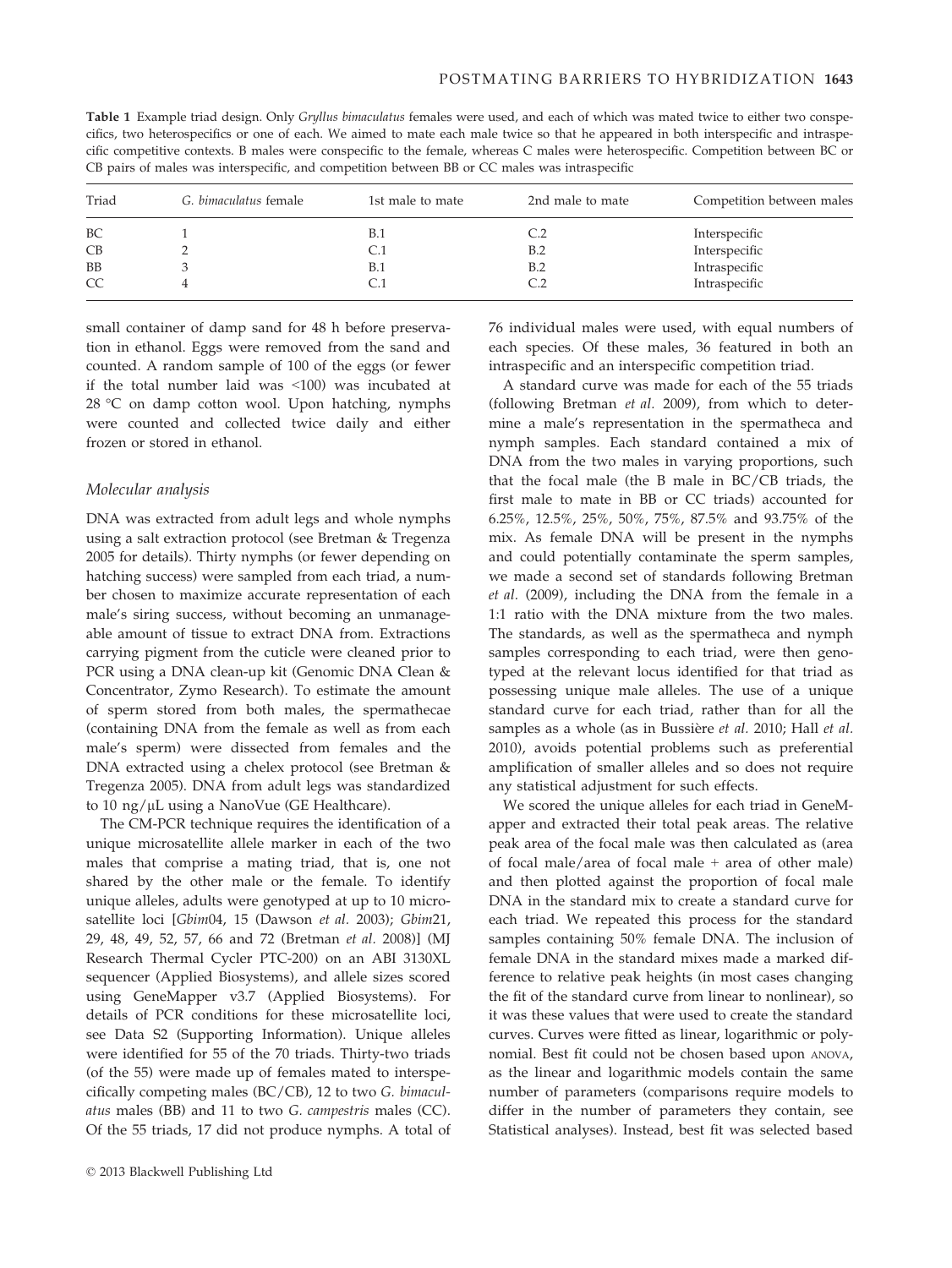upon AIC, whereby the AIC delta scores of each model were compared and considered to be different if >2 (Burnham & Anderson 2002), with the requirement that the curve must increase and not asymptote through the range of the data. The fit of the standard curve to each of the sets of standards was high (mean  $R^2 = 0.976 \pm SE$ 0.004). The relative peak area of the allele from the focal male in the spermatheca and nymph samples was calculated using the formula from the standard curve to determine that male's representation in both samples.

Repeatability of the quantification of the proportion of male DNA in spermatheca and nymph samples was assessed by randomly selecting a subset of samples (eight spermathecae, nine nymphs and seven standards), and repeating the PCR and genotyping to yield a duplicate estimate of proportion of DNA. The repeatability of the selection of samples re-amplified and genotyped was high ( $R^2$  = 0.982, see Data S3, Supporting information). An outlier in the data set, a G. bimaculatus male featuring in only one triad, where almost all of the sperm in the spermatheca were his but where he sired none of the offspring, was excluded prior to the analysis on the grounds this male was almost certainly infertile.

#### Statistical analyses

All analyses were carried out using R v2.14.1 (R 2011). We used the package 'lme4'(Bates et al. 2011) to fit generalized linear mixed models (GLMM) to assess factors affecting success in sperm storage, the relationship between representation in the spermatheca and success in siring nymphs and individual male success across contexts. In analyses where data from a focal male from each triad were used, the focal male was taken to be the G. bimaculatus males in interspecific triads or chosen haphazardly to randomly include equal numbers of first- and second-position males in intraspecific triads (note the difference in choice of focal male relative to the molecular analyses). Hybrid offspring have reduced hatching success; hence, measures of siring success based on counts of nymphs need to be adjusted appropriately so that we can disentangle the success of each male due to fertilization success and due to embryonic survival. To do this, we multiplied the proportion of offspring observed from heterospecific males by a correction factor based on the mean observed hatching rate of pure and hybrid offspring from eggs laid by females that only mated to one type of male (correction factor = the ratio of the hatching success of purebred offspring (from BB triads), to the hatching success of hybrid offspring (from CC triads)). Significance of terms was assessed by likelihood ratio tests between nested models (one containing the term of interest and one with that term removed) (Crawley 2007). General linear models (GLM) using ANOVA-based model selection were used to analyse the differences in egg laying across triad types, the differences in hatching success across triad types and the relationship between the amount of G. campestris sperm in storage and hatching success. For detailed analytical methods and model output, see Data S4 (Supporting information).

## Results

#### Representation of competing males in the spermatheca

The contribution of sperm from a particular male to spermathecal storage depended upon both competition type (intraspecific or interspecific) and male species, but there was no effect of whether a male was first or second to mate (lmer; competition  $\times$  species interaction;  $\chi^2_{1,7}$  = 27.85,  $P < 0.001$ , mating order;  $\chi^2_{1,8} = 0.34$ ,  $P = 0.562$ ). When competition was interspecific, much more sperm was stored from the G. bimaculatus male (Fig. 1).

# Individual male success across contexts

Individual male success in sperm storage across contexts (intraspecific vs. interspecific competition) was repeatable; G. campestris males that were more successful in having their sperm stored when competition was intraspecific were also more likely to be successful in having their sperm stored when competition was interspecific (lmer;  $\chi^{2}_{1,6} = 3.90$ ,  $P = 0.048$ ). As already shown in earlier analyses, overall G. bimaculatus males did much better than *G. campestris* males (lmer;  $\chi^{2}_{1,6} = 22.63$ ,  $P < 0.001$ , Fig. 2).



Fig. 1 Success of Gryllus bimaculatus and G. campestris males competing interspecifically, in terms of the proportion of sperm stored in the spermatheca. Boxes show the upper and lower quartiles, and central lines show medians. Statistical significance: \*\*\*P < 0.001.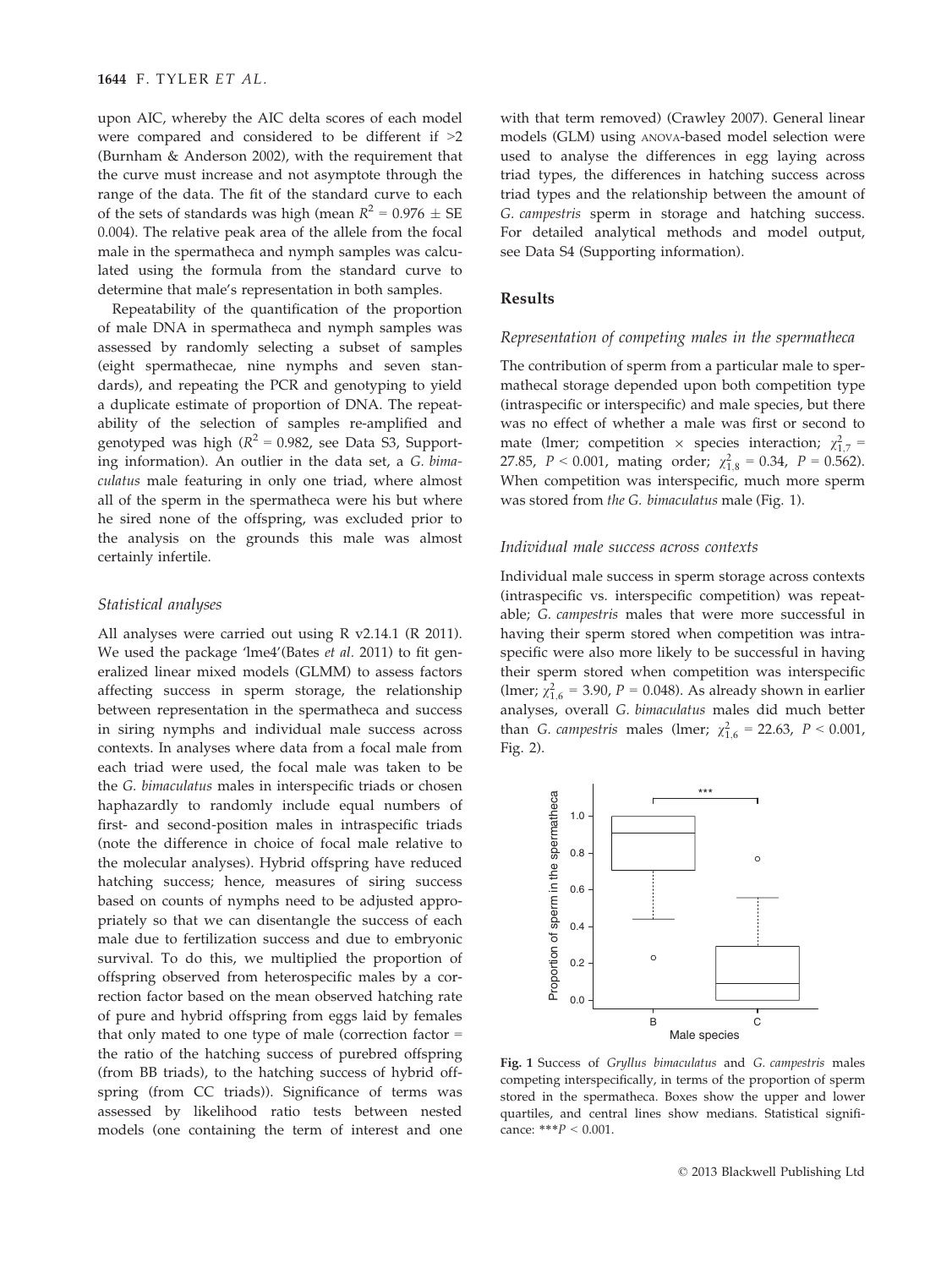

Fig. 2 Individual male success in sperm storage across different mating contexts, plotted as the proportion of the sperm stored by a female that came from a male when competition was intraspecific vs. success when competition was interspecific. Filled points and solid line show Gryllus bimaculatus males, and open points and dashed line show Gryllus campestris males.



Fig. 3 The relationship between the proportion of sperm in storage and the subsequent proportion of nymphs sired by each focal male. The proportion of nymphs sired by Gryllus campestris males was corrected to account for the lower hatching success of hybrid offspring (see text). In interspecific pairings, the focal male was always Gryllus bimaculatus. Open points and dashed line show males competing intraspecifically, and filled points and solid line show males competing interspecifically.

# Success of competing males in siring nymphs

When competition was intraspecific, a male's success in siring nymphs was dependent upon his representation in the spermatheca. However, when competition was interspecific, almost all nymphs were sired by the G. bimaculatus male, regardless of representation in the spermatheca (lmer; competitor type  $\times$  sperm storage interaction  $\chi^2_{1,6} = 3.96$ ,  $P = 0.047$ , Fig. 3). Neither species identity of the focal male nor mating order had an

effect (lmer; species  $\chi_{1,11}^2 = 0.17$ ,  $P = 0.681$ , mating order;  $\chi_{1,7}^2$  = 2.05, *P* = 0.153).

# Egg laying and hatching success

We found no evidence for differing success in the number of eggs laid among triad combinations (females mating to one male from each species or to two males of either species) (GLM;  $F_{2,52} = 0.77$ ,  $P = 0.47$ , Fig. 4a). However, egg-hatching success differed greatly among



Fig. 4 The total number of eggs laid by females in the different triad types (a) and the proportion of nymphs hatching from a sample of eggs laid by females in the different triad types (b). BC/CB triads (shaded in grey) are those comprised of a Gryllus bimaculatus female mated to a G. bimaculatus male and a Gryllus campestris male in either order, competing interspecifically. BB triads are those comprised of competing G. bimaculatus males, and CC comprised of G. campestris males. Boxes show the upper and lower quartiles, and central lines show medians. There were no differences among groups in the total number of eggs laid (a). Fewer nymphs hatched in the CC triads than in the other triad types; between the BB and BC/CB triads, there was no difference (b). Statistical significance: NS  $P > 0.05$ ;  $***P < 0.001$ .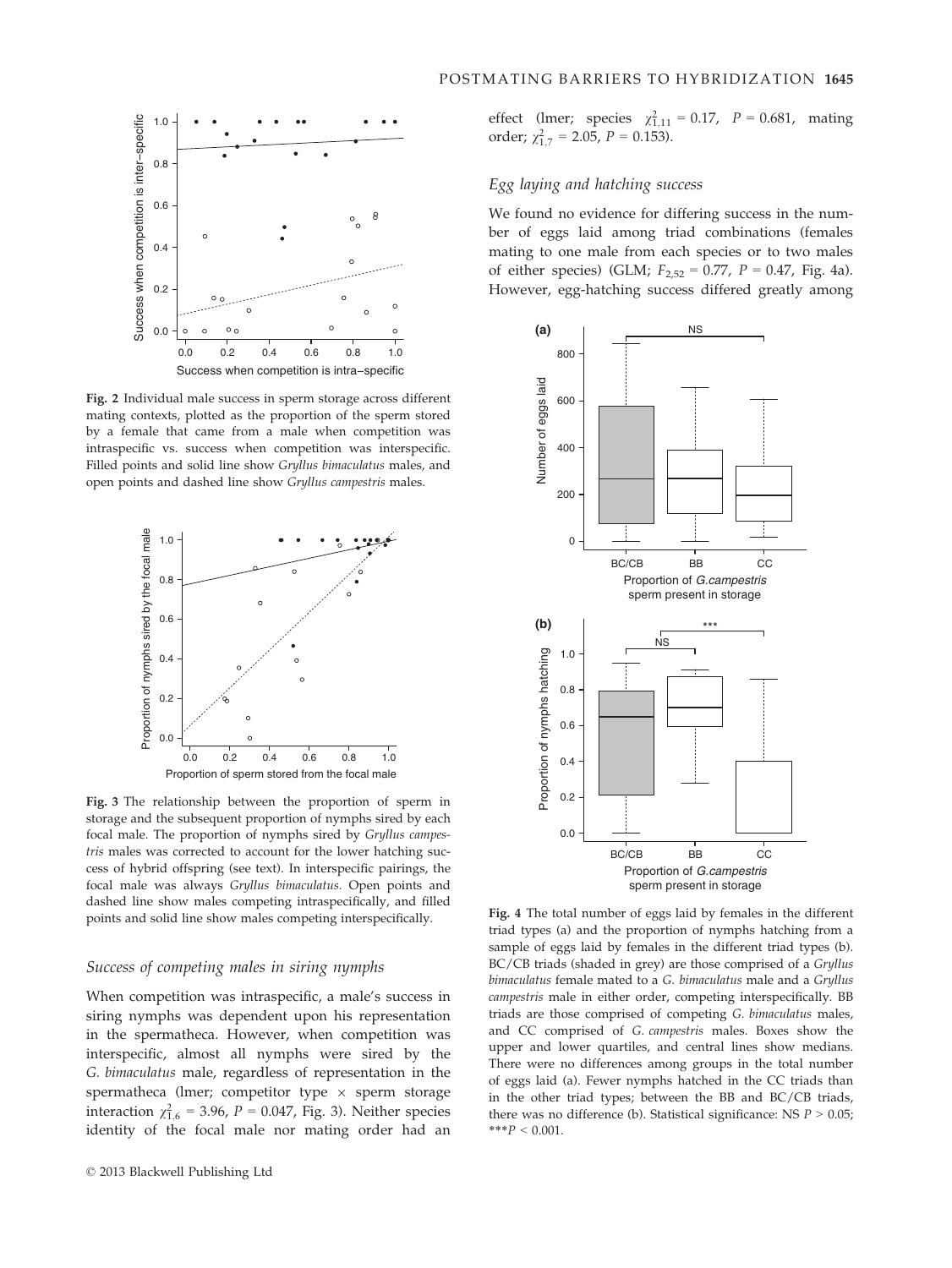

Fig. 5 The relationship between the proportion of eggs hatching and the proportion of Gryllus campestris sperm present in storage for intra- and interspecific triads.

triads (GLM;  $F_{2,48} = 6.99$ ,  $P = 0.002$ , Fig. 4b). Post hoc model comparison showed that this difference was due to lower hatching success in the CC triads (GLM;  $F_{1,48} = 12.87$ ,  $P < 0.001$ )—there was no difference between the BB and BC/CB triads in the proportion of nymphs (GLM;  $F_{1,47} = 1.06$ ,  $P = 0.308$ ). In triads where competition was interspecific, the proportion of G. campestris sperm present in storage did not predict hatching success  $(F_{1,26} = 0.58, P = 0.452, Fig. 5)$ . Of the four females that did not lay eggs, all but one had genetic material from the male in the spermatheca.

# Discussion

We demonstrate strong CSP in these closely related species, with obvious potential to create a significant postmating–prezygotic reproductive barrier. When males of both species competed, there was a strong bias in sperm stored by G. bimaculatus females in favour of the G. bimaculatus male. Additionally we found that individual male success in getting sperm into storage was repeatable whether they were competing with a conspecific or a heterospecific. When males competed intraspecifically, representation in the spermatheca predicted success in siring offspring; however, this was not the case for males competing interspecifically. In these triads, the conspecific male sired almost all of the emerging offspring regardless of representation in the spermatheca, suggesting there are also mechanisms determining CSP poststorage.

There are a number of possible mechanisms that could create CSP. Bias in storage could occur as a result of differential investment of sperm into the spermatophore by males in response to the perceived quality of available mating partners (Gage & Barnard 1996). Although crickets may engage in this sort of manipulation (Hall et al. 2010), our study was designed to

prevent such effects by housing males with a conspecific female during spermatophore production in all but a minority of cases (see Data S1, Supporting information). In our study, it is more likely that bias in spermathecal representation is mediated by a female response such as assistance or inhibition of ejaculate uptake through female muscular control (Simmons & Achmann 2000), acting as a form of cryptic female choice (Hall et al. 2010). Or that the low representation of G. campestris sperm in the spermatheca is due to morphological incompatibility between the spermatophore and the female reproductive tract, inhibiting sperm transfer (Dufour 1844), or differences between ejaculates in stimulating uptake by the female. Gryllus campestris sperm might be less able to traverse the long spermathecal duct due to poor motility in an environment which they have not evolved with (Gregory & Howard 1994), or ejaculate components may actively inhibit rival sperm (Price 1997).

While overall G. bimaculatus males had greater success in sperm storage than G. campestris, each species showed variation in success among individual males. Interestingly, we found that individual success in gaining representation in the spermatheca was moderately repeatable, even across competitive contexts. Those that were successful when competing against a male of their own species were more likely to be successful when competing interspecifically. This suggests that traits that confer a competitive advantage in sperm competition when competing intraspecifically may also increase the chances of success when competing interspecifically. Examples of repeatability in reproductive success are scant in the literature (but see Tregenza et al. 2009), and we encourage research to explicitly investigate this across a range of species.

We found mating order to have no effect on representation in sperm storage or second on subsequent success in siring nymphs. The first observation suggests that last male precedence, a phenomenon recorded in many other insect species (Simmons & Siva-Jothy 1998), is not found in G. bimaculatus in line with previous studies (Simmons 1987; Bretman et al. 2009). Females may be equally motivated to store sperm when virgin as when already mated, and sperm displacement by competing males does not occur (Simmons 1986). The second observation supports the idea that sperm storage is not stratified to create a 'last in, first out' system, rather sperm mixing occurs in the spermatheca (Walker 1980; Simmons 1986).

Based upon Parker's (1982) 'raffle principle', and the assumption of sperm mixing in the spermatheca, we predicted that success in siring nymphs would directly relate to the amount of sperm in storage. When a male competed against another of the same species, we found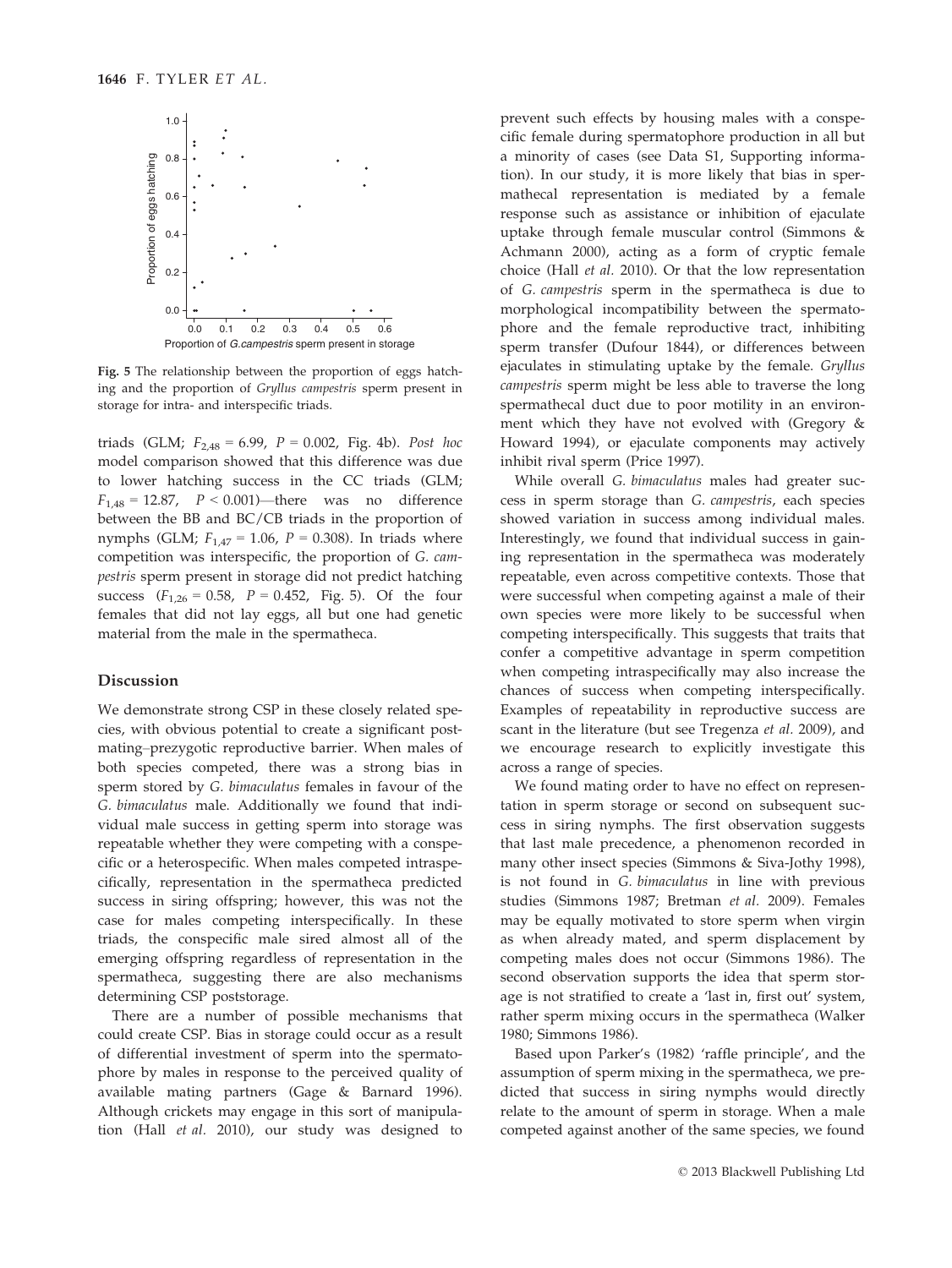this prediction to hold true. However, when males of the two species competed, we found that almost all nymphs were sired by the conspecific male, regardless of their sperm representation in the spermatheca. This 'poststorage' bias against heterospecific males suggests that success in sperm competition in these crickets is not simply a 'raffle' determined by sperm number, instead CSP may act at multiple stages in this system: first at the stage of sperm uptake and storage and second after sperm have left the spermatheca.

In the cases of interspecifically competing males, deviation from our prediction that representation in the spermatheca determines siring success may be driven by a number of factors. Although heterospecific sperm are able to traverse the reproductive tract as far as the spermatheca, they may be less able to survive storage than conspecific sperm. Further work, in which spermathecal contents are stained to differentiate between live and dead sperm (Damiens et al. 2002), might allow us to assess the survival of heterospecific sperm in storage. However, to replicate the disadvantage that heterospecific sperm experience when competing interspecifically, conspecific ejaculate would also need to be present, perhaps through artificial introduction of seminal fluids to the spermatheca. Another potential driver of poststorage bias against heterospecific sperm might be their ability to leave storage and traverse the reproductive tract to the eggs. If they are able to reach the site of fertilization, they may be less able to attach to and penetrate the eggs (Shaw et al. 1994). Eggs could be stained soon after laying to assess presence or absence of sperm (Sarashina et al. 2005).

Alternatively, the failure to predict a male's success in siring nymphs from his representation in the spermatheca may be due to postzygotic hybrid mortality. Although not often reported, instances of hybrid embryo mortality have been found across a range of species (for example, Kinsey 1967; Elinson 1981; Alvarez & Garcia-Vazquez 2011). Arrest of embryogenesis occurs at a range of developmental stages and may be driven by genetic incompatibilities, for example differences in chromosomal rearrangements, alleles not functioning together or infection by different endosymbionts (Coyne & Orr 2004). However, if the differences in offspring sired that we observed were due to hybrid embryonic mortality, we would predict that females storing more G. campestris sperm should have lower egg-hatching success. We found no such relationship within the interspecific triads suggesting that CSP is determined earlier than embryonic development.

In Drosophila species, egg laying is stimulated by seminal proteins present in the ejaculate (Gillott 2003), potentially acting as a species isolating mechanism if heterospecific ejaculate fails to stimulate laying, especially as seminal proteins evolve very rapidly (Swanson et al. 2001). However, this is unlikely to play a role in this system; we observed no difference in the number of eggs laid among triads of different species combinations, corroborated by Veen et al. (2013), who found no difference in the number of eggs laid by female G. bimaculatus singly mated to G. bimaculatus or G. campestris males.

Our G. bimaculatus crickets were from a laboratory stock, reared over many generations, and it is likely that this population had lower genetic variability than the wild population. Our difficulty in identifying allelic mis-matches among G. bimaculatus individuals is consistent with this suggestion. Despite the costs to offspring fitness usually associated with inbreeding (Charlesworth & Charlesworth 1987; Tregenza & Wedell 2002), we found a strong bias in sperm storage and paternity in favour of the G. bimaculatus males.

Conspecific sperm precedence acts as a strong but not complete barrier to hybridization in this system and is likely to be complemented by other barriers. Prior to mating, females can choose mates based upon cues such as calling song, courtship song or pheromones (Tregenza & Wedell 1997; Veen et al. 2011, 2013). Gryllus campestris females strongly discriminate against G. bimaculatus males, almost never interbreeding (Cousin 1933; von Hörmann-Heck 1957; Veen et al. 2011). Gryllus bimaculatus females, however, are less choosy and are known to interbreed in captivity, although less readily so than to males of their own species (Veen et al. 2011). This difference between the species in female response to heterospecific mating partners may be indicative of differential costs of interbreeding, and it is possible that the relative strength of barriers to interbreeding differ also. It is possible that CSP acts to strengthen the relatively weak precopulatory barriers observed in G. bimaculatus. Traits associated with postmating–prezygotic sexual selection can evolve relatively quickly (Civetta & Singh 1995; Pitnick et al. 2003; Andrés et al. 2006). These traits may diverge in allopatry and subsequently act to isolate species upon secondary contact. Alternatively these traits may have diverged following isolation owing to other barriers the current strength of isolating mechanisms does little to inform us of their historical significance in speciation (Schluter 2001; Coyne & Orr 2004). The mechanisms involved in CSP can only act as barriers if a female mates with a conspecific as well as a heterospecific male. Females may have evolved multiple mating to prevent interbreeding, and so promiscuity might, counter intuitively, reinforce isolation and promote speciation. Both G. bimaculatus and G. campestris are highly polyandrous in the wild. Bretman & Tregenza (2005) found that the mean number of males repre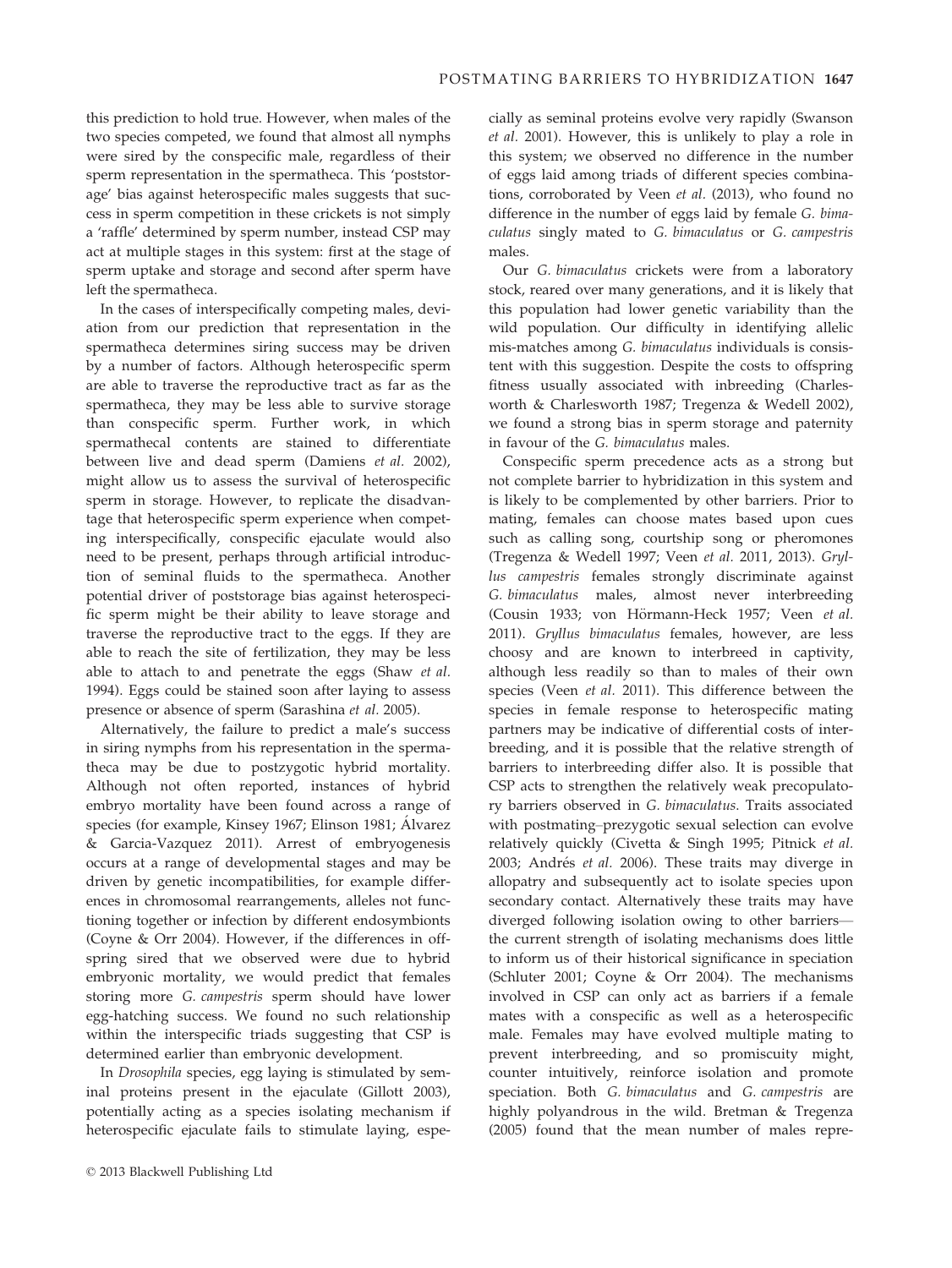sented in the spermatheca of each female in a Spanish population of G. bimaculatus was 4.5, and video observation of a natural population of G. campestris (Rodríguez-Muñoz et al. 2011) revealed frequent polyandry in that species as well. Therefore, it is likely that in natural populations, a heterospecific ejaculate might compete with multiple conspecific ejaculates, leading to an even stronger precedence than reported here.

Since the introduction of concepts such as sperm competition (Parker 1970) and cryptic female choice (Thornhill 1983; Eberhard 1996), there has been a growing interest in cryptic processes, and the development of molecular techniques has allowed these processes to be more rigorously investigated. Through the use of such techniques, we come closer to understanding which of the many processes involved in insemination, sperm movement and fertilisation govern CSP in Gryllus. We suggest that CSP acts at multiple cryptic stages, potentially acting as a strong but not complete barrier to hybridization in this system, with potential to have been involved in the process of speciation.

# Acknowledgements

We would like to thank J. Stoltz for help with animal husbandry, L. Albert for help with collections of wild crickets, D. Smith for advice on dissections and three anonymous referees for comments on the manuscript. This work was supported by the European Social Fund.

#### References

- Alvarez D, Garcia-Vazquez E (2011) Maintenance of asymmet ric hybridization between Atlantic salmon (Salmo salar) and brown trout (Salmo trutta) via postzygotic barriers and paternal effects. Canadian Journal of Fisheries and Aquatic Sciences, 68, 593–602.
- Andrés JA, Maroja LS, Bogdanowicz SM, Swanson WJ, Harrison RG (2006) Molecular evolution of seminal proteins in field crickets. Molecular Biology and Evolution, 23, 1574–1584.
- Bates D, Maechler M, Bolker B (2008) lme4: Linear mixedeffects models using S4 classes. R package version 0.999375- 28. http://lme4.r-forge.r-project.org/
- Bretman A, Tregenza T (2005) Measuring polyandry in wild populations: a case study using promiscuous crickets. Molecular Ecology, 14, 2169–2179.
- Bretman A, Dawson DA, Horsburgh GJ, Tregenza T (2008) New microsatellite loci isolated from the field cricket Gryllus bimaculatus characterized in two cricket species, Gryllus bimaculatus and Gryllus campestris. Molecular Ecology Resources, 8, 1015–1019.
- Bretman A, Newcombe D, Tregenza T (2009) Promiscuous females avoid inbreeding by controlling sperm storage. Molecular Ecology, 18, 3340–3345.
- Burnham KP, Anderson DR (2002) Model Selection and Multimodel Inference: A Practical Information-Theoretic Approach. Springer, Berlin.
- Bussiere LF, Demont M, Pemberton AJ, Hall MD, Ward PI (2010) The assessment of insemination success in yellow dung flies using competitive PCR. Molecular Ecology Resources, 10, 292–303.
- Charlesworth D, Charlesworth B (1987) Inbreeding depression and its evolutionary consequences. Annual Review of Ecology and Systematics, 18, 237–268.
- Civetta A, Singh RS (1995) High divergence of reproductive tract proteins and their association with postzygotic reproductive isolation in Drosophila melanogaster and Drosophila virilis group species. Journal of Molecular Evolution, 41, 1085–1095.
- Cousin G (1933) Sur l'hybridation de deux espèces de Gryllidae (Acheta campestris et bimaculata). Bulletin de la Socièté entomologique de France, 12, 189–193.
- Coyne JA, Orr HA (2004) Speciation. Sinauer, Sunderland, Massachusetts.
- Crawley MJ (2007) The R Book. Wiley, Chichester.
- Damiens D, Bressac C, Brillard J-P, Chevrier C (2002) Qualitative aspects of sperm stock in males and females from Eupelmus orientalis and Dinarmus basalis (Hymenoptera: Chalcidoidea) as revealed by dual fluorescence. Physiological Entomology, 27, 97–102.
- Dawson DA, Bretman AJ & Tregenza T (2003) Microsatellite loci for the field cricket, Gryllus bimaculatus and their crossutility in other species of Orthoptera. Molecular Ecology Notes, 3, 191–195.
- Dobzhansky T (1937) Genetics and the Origin of Species. Columbia University Press, New York.
- Dufour L (1844) Anatomie générale des Diptères. Annales des Sciences Naturelles, 3, 244–246.
- Eberhard WG (1996) Female Control: Sexual Selection by Cryptic Female Choice. Princeton University Press, Princeton, New Jersey.
- Elinson RP (1981) Genetic analysis of developmental arrest in an amphibian hybrid (Rana catesbeiana, Rana clamitans). Developmental Biology, 81, 167–176.
- Fricke C, Arnqvist G (2004) Conspecific sperm precedence in flour beetles. Animal Behaviour, 67, 729–732.
- Gage AR, Barnard CJ (1996) Male crickets increase sperm number in relation to competition and female size. Behavioral Ecology and Sociobiology, 38, 349–353.
- Gillott C (2003) Male accessory gland secretions: modulators of female reproductive physiology and behavior. Annual Review of Entomology, 48, 163–184.
- Gorochov AV, Llorente V (2001) Estudio taxonómico preliminar de los Grylloidea de España (Insecta, Orthoptera). Graellsia, 57, 95–139.
- Gregory PG, Howard DJ (1994) A postinsemination barrier to fertilization isolates two closely related ground crickets. Evolution, 48, 705–710.
- Hall MD, Beck R, Greenwood M (2000) Detailed developmental morphology of the spermatophore of the Mediterranean field cricket, Gryllus bimaculatus (De Geer) (Orthoptera: Gryllidae). Arthropod Structure & Development, 29, 23–32.
- Hall MD, Bussiere LF, Demont M, Ward PI, Brooks RC (2010) Competitive PCR reveals the complexity of postcopulatory sexual selection in Teleogryllus commodus. Molecular Ecology, 19, 610–619.
- von Hörmann-Heck S (1957) Untersuchungen über den Erbgang eininger Verhaltensweisen bei Grillenbastarden. Zeitschrift Fur Tierpsychologie, 14, 137–183.